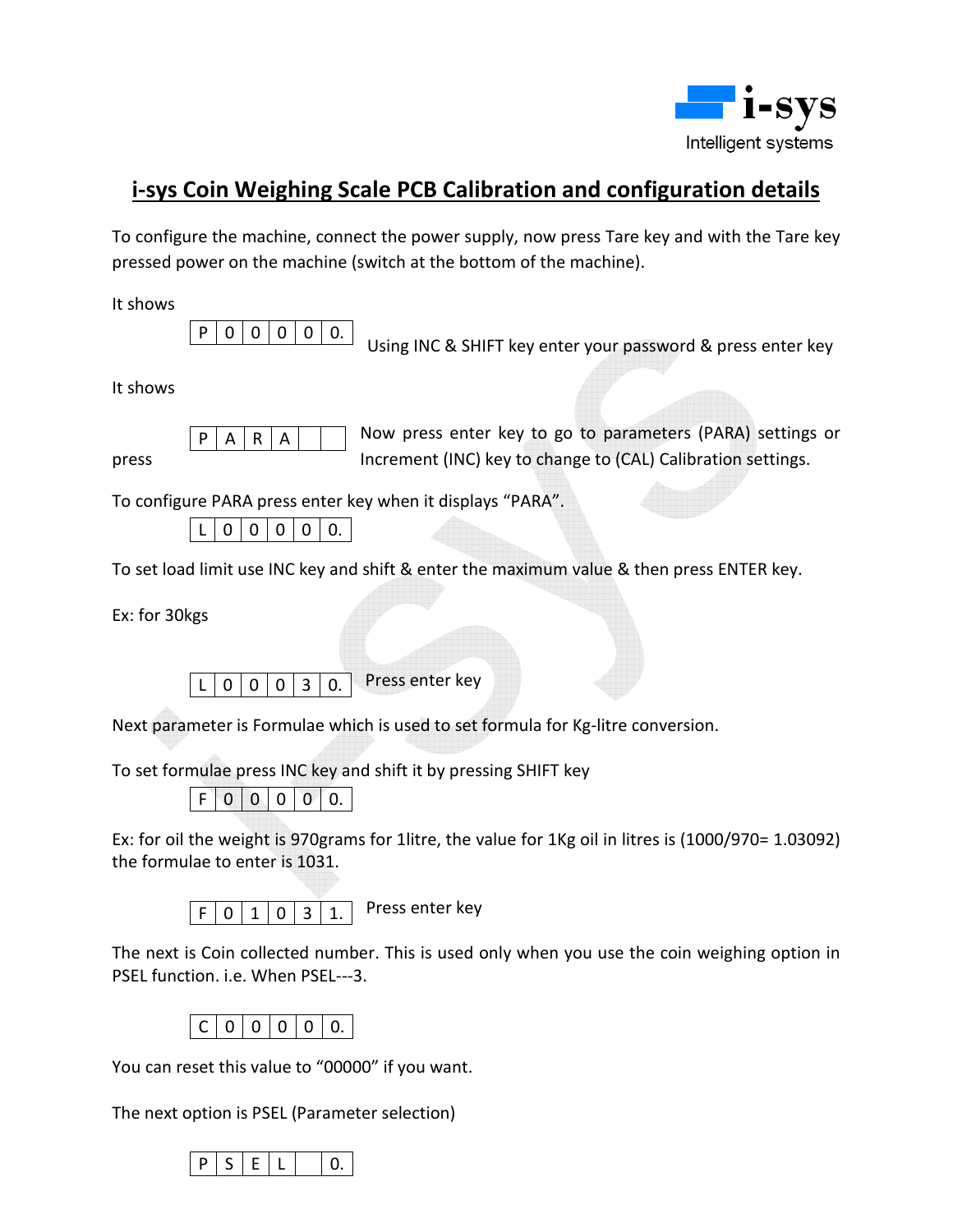In this there are three modes.

PSEL 0— for Piece count ; PSEL 1— for Set-point 1 and Set-point 2; PSEL 2— for Litre; PSEL 3--- for Coin weighing.

LC1 is for least count 1 and LC2 for least count 2 (the rest 50% of the load is accounted by LC2)



LC1 0—increment of resolution in steps of 1 count accuracy

LC1 1—increment in steps of 2 counts.

LC1 2—increment in steps of 5 counts.

LC1 3—increment in steps of 10 counts.

AT0 - is for auto-zero. You can enter values 0 to 9. Small drift in weight seen in the least significant digit is zeroed for values less than or equal to AT0 value we have entered. For most purpose set it to a value of 5.

Press Inc key to change the value



D0 - is Dummy-zero. Enter the value 1 to invoke dummy-zero. It works in range 2 and shits the display left side to place a dummy zero.

To select press Inc key

|--|--|--|

Unit 0-4. It is used to select unit value like milligram to kilo-newton.

Unit 0-(milligram); 1-(gram); 2-(kilogram[KG]); 3-(newton); 4-(kilo-newton). This is used only for serial output (UART) application.

Press enter key to exit Para mode.

To enter into calibration mode press Increment key.

 $C | A | L$ 

Will appear.

Now press Enter.

Next "rAnGEx" will appear. It selects the decimal point position. RANGE 0-4(range selection)

| R | А | Ν | G | E           | $\mathbf{0}$ . |
|---|---|---|---|-------------|----------------|
| R | А | N | G | E           |                |
| R | А | N | G | E           | 2.             |
| R | А | N | G | $\mathsf E$ | 3              |
| R | А | N | G | E           | 4.             |

## Displayed output

|               | 0.             | 0                | 0              | $\mathbf 0$ | 0              |
|---------------|----------------|------------------|----------------|-------------|----------------|
|               | 0              | 0.               | $\mathbf 0$    | $\mathbf 0$ | $\overline{0}$ |
| $\textbf{-1}$ | 0              | $\boldsymbol{0}$ | 0.             | $\pmb{0}$   | $\overline{0}$ |
|               | $\overline{0}$ | $\overline{0}$   | $\overline{0}$ | 0.          | $\overline{0}$ |
|               | 0              | 0                | $\mathbf 0$    | 0           | $\overline{0}$ |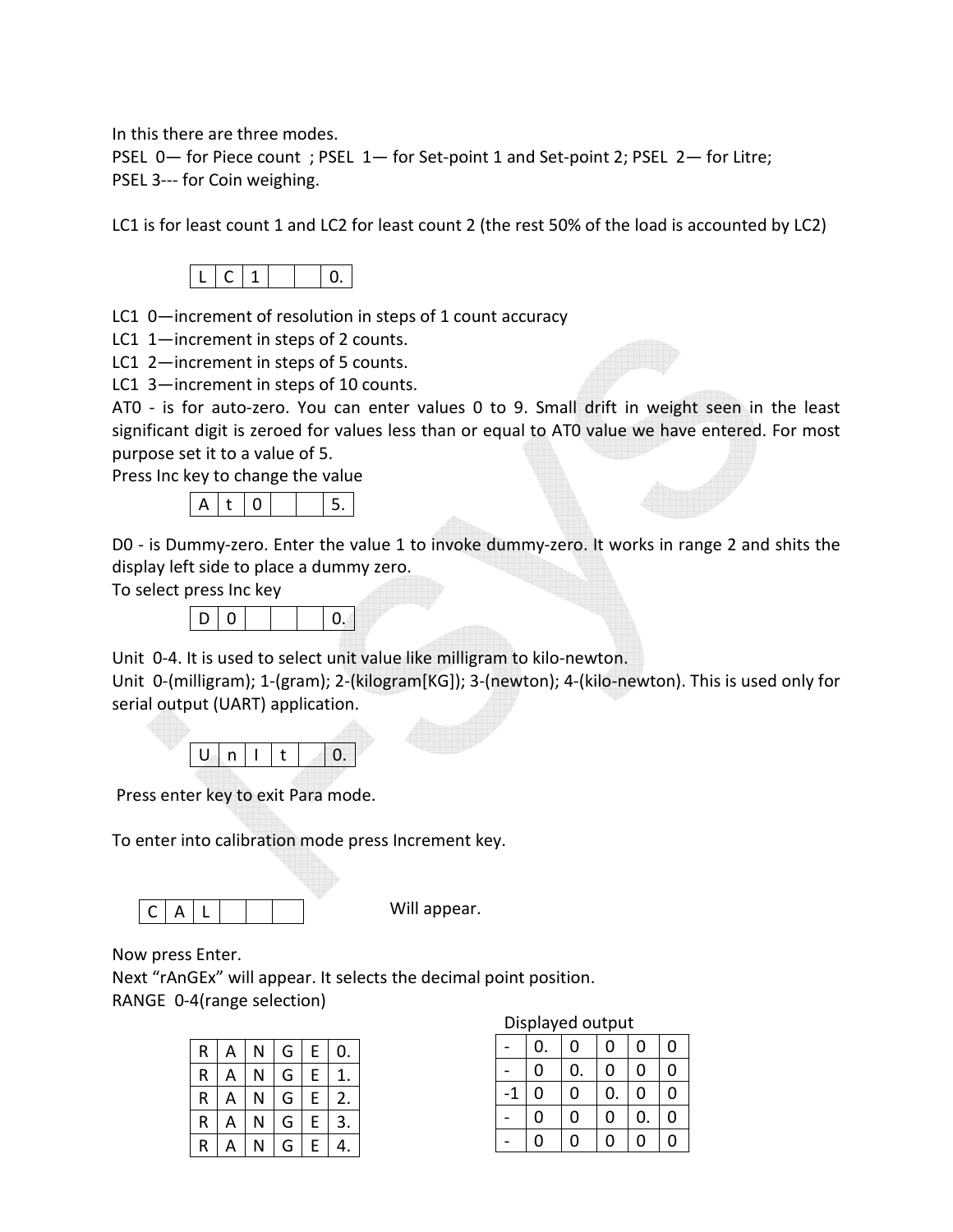Use the Increment key to change the range value. Select and press enter.

Then it shows No-Load count value.

| ۰ |
|---|
|---|

Now press the Enter key to accept the No-load count value. Next it will display "LOAD" briefly as below. Ì



And then it will again display the No-load count value.

Now you need to place a known-load on the pan.

It will now show the known-load count value.

|--|--|--|--|--|--|

Press the Enter key to accept the known-load count value.

The display will now display the span value (known-load count value – no-load count value) for a brief period.

And then it will display

|--|--|--|--|--|

The decimal point position will depend on your range value selected earlier.

Using the Increment & Shift key enter the known-weight you had kept on the pan just now to calibrate. Example…

|--|

Enter the value for the known weight and press enter key. Now the LED will blink & it will now show "CAL" again.

## **Your machine is calibrated.**

## **You can now switch OFF your machine & switch it ON again & your machine is ready to use.**

If you wish to reset the coin collected counter to zero you have to press increment key when the machine displays "CAL". Continuously pressing increment key, you will see that the display keeps jumping from "PARA" function to "CAL" & then "COIn".

When it displays "COIn" press enter key. It will ask you for a password. Enter the right password (not the same as PIN password). Confirm your unique password by calling us. Enter the password given to you. It will next display number of coin collected which can be reset by you by pressing the shift key & or increment key. Reset the counter & press enter key. The led will blink & again display "COIn". You can now switch OFF the machine & switch it ON. Your coin collected counter will be reset & you will be able to see the value of the counter briefly whenever you switch on machine. With every coin collected the counter increments & stores in permanent memory.

To see the litre conversion value press Inc key. It will briefly display " litre " & then starts displaying in litre. (to set in litre option select PSEL = 2 in Para). To get back to normal weighing press INC button again. It will briefly display "*H*G" & then start displaying in normal mode.